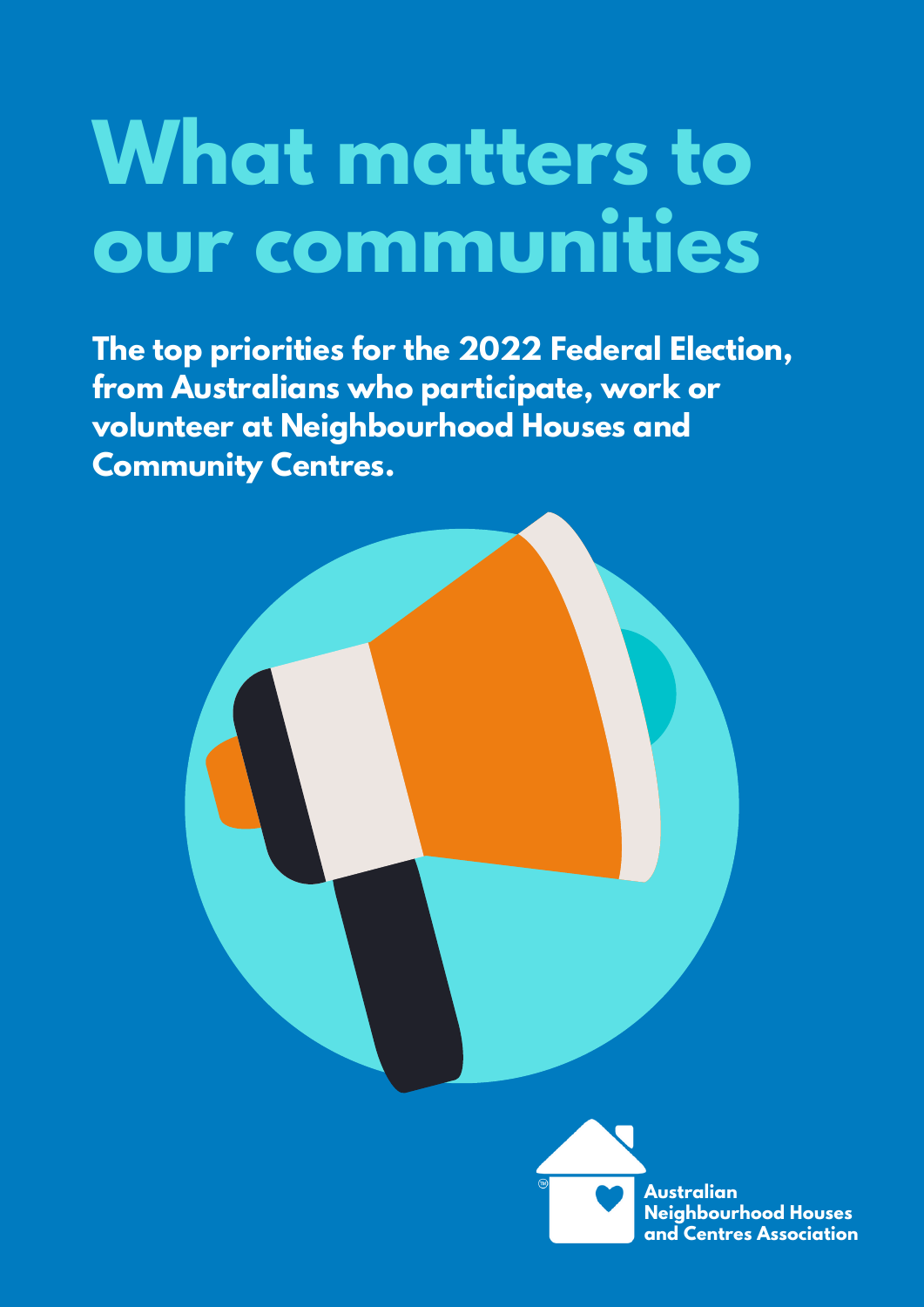### **What is a Neighbourhood House or Community Centre?**

**Neighbourhood Houses and Community Centres bring people together to connect, learn and contribute to their local community through social, educational, health and wellbeing, and support activities.**

**These inclusive community-based organisations welcome people of all ages, abilities and walks of life, creating opportunities for people to enrich their lives through connections they might not otherwise make.**

**There are:**

**1,000+ locations across Australia, with over 400,000**

**visits a week**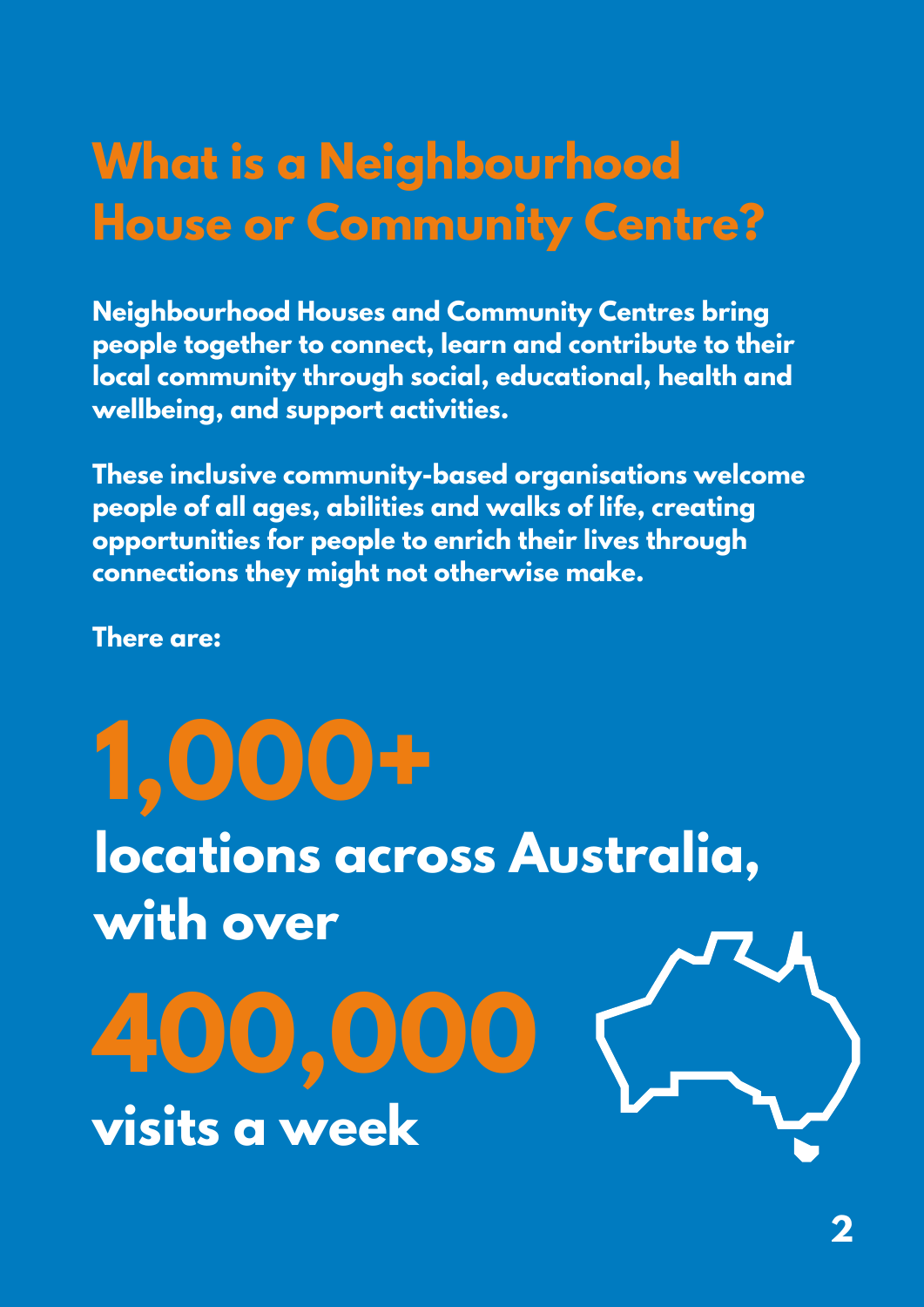**In April 2022, Neighbourhood Houses and Community Centres across Australia invited participants to complete a survey identifying their top 5 priorities for the next Federal Government to focus on.**

**There were:**

## **1,388 survey respondents**

**Representing:**



**121 federal electorates across Australia**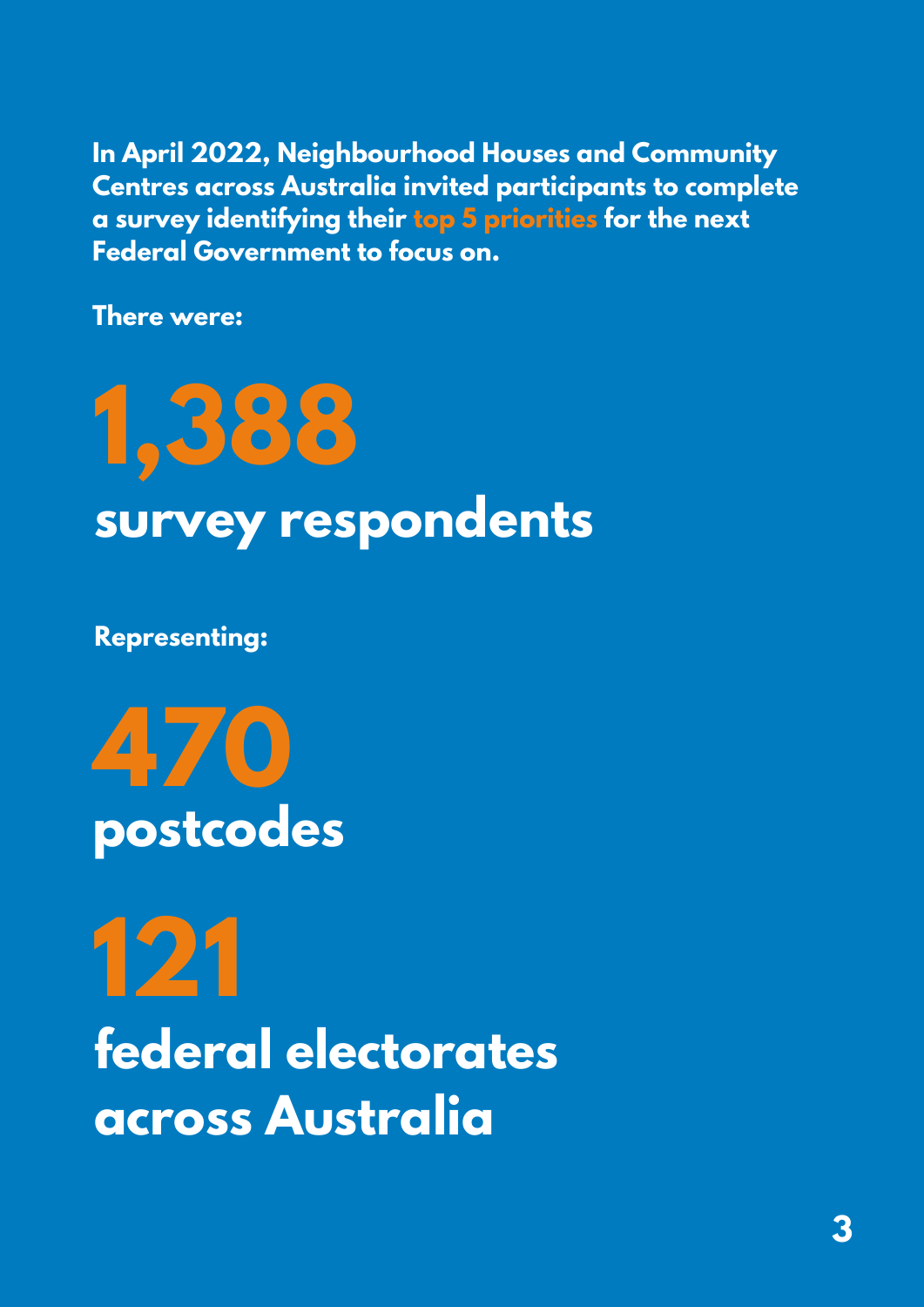### **Table 1: Number of respondents by preferred priorities**

| <b>Priority areas</b>                                      | <b>Number of</b><br>respondents | $%$ of<br>respondents |
|------------------------------------------------------------|---------------------------------|-----------------------|
| <b>Climate Change</b>                                      | 748                             | 54%                   |
| <b>Housing and Homelessness</b>                            | 735                             | 53%                   |
| <b>Cost of living</b>                                      | 723                             | 52%                   |
| <b>Health services</b><br>and infrastructure               | 688                             | 50%                   |
| <b>Loneliness, Social Isolation</b><br>and Mental Health   | 610                             | 44%                   |
| <b>Family and Domestic Violence</b>                        | 465                             | 33%                   |
| <b>Jobs and addressing</b><br>skills shortages             | 407                             | 29%                   |
| <b>Education</b>                                           | 377                             | 27%                   |
| <b>Centrelink support</b><br>payments                      | 294                             | 21%                   |
| <b>Reconciliation with</b><br><b>First Nations Peoples</b> | 287                             | 21%                   |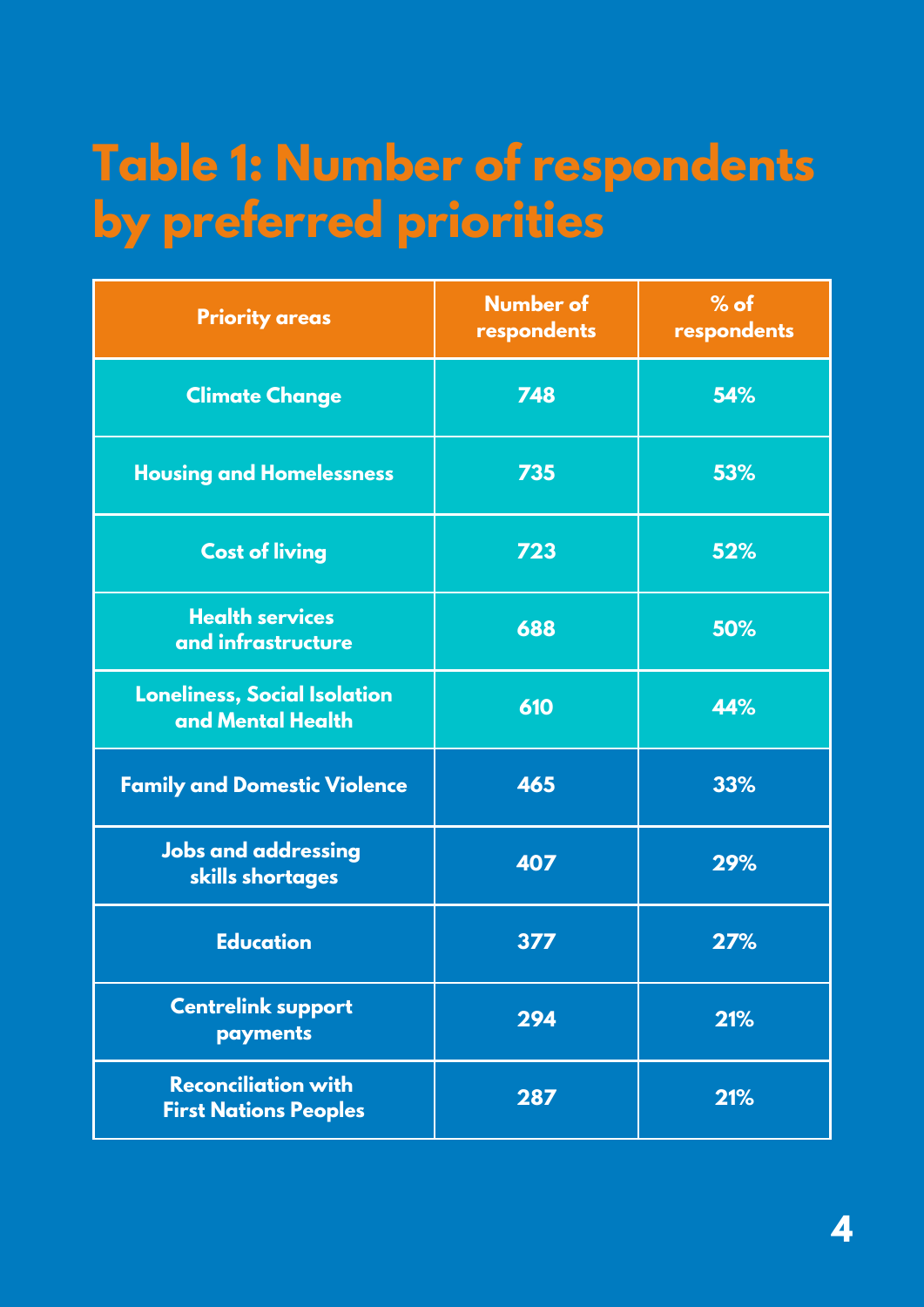## **Table 1 continued...**

| <b>Priority areas</b>                     | <b>Number of</b><br>respondents | $%$ of<br>respondents |
|-------------------------------------------|---------------------------------|-----------------------|
| <b>Refugees / Detention</b>               | 267                             | 19%                   |
| <b>Women's safety</b>                     | 267                             | 19%                   |
| <b>Impacts of COVID</b><br>on communities | 219                             | 16%                   |
| <b>National security</b>                  | 179                             | 13%                   |
| <b>Other (please specify)</b>             | 163                             | 12%                   |
| <b>Gender equity</b>                      | 156                             | 11%                   |
| <b>Racism</b>                             | 103                             | 7%                    |
| LGBTIQ+ rights and equality               | 77                              | 6%                    |

**Among the 163 that identified their own issues, aged care, childcare, environmental protection and federal integrity oversight (including ICAC) were the major themes.**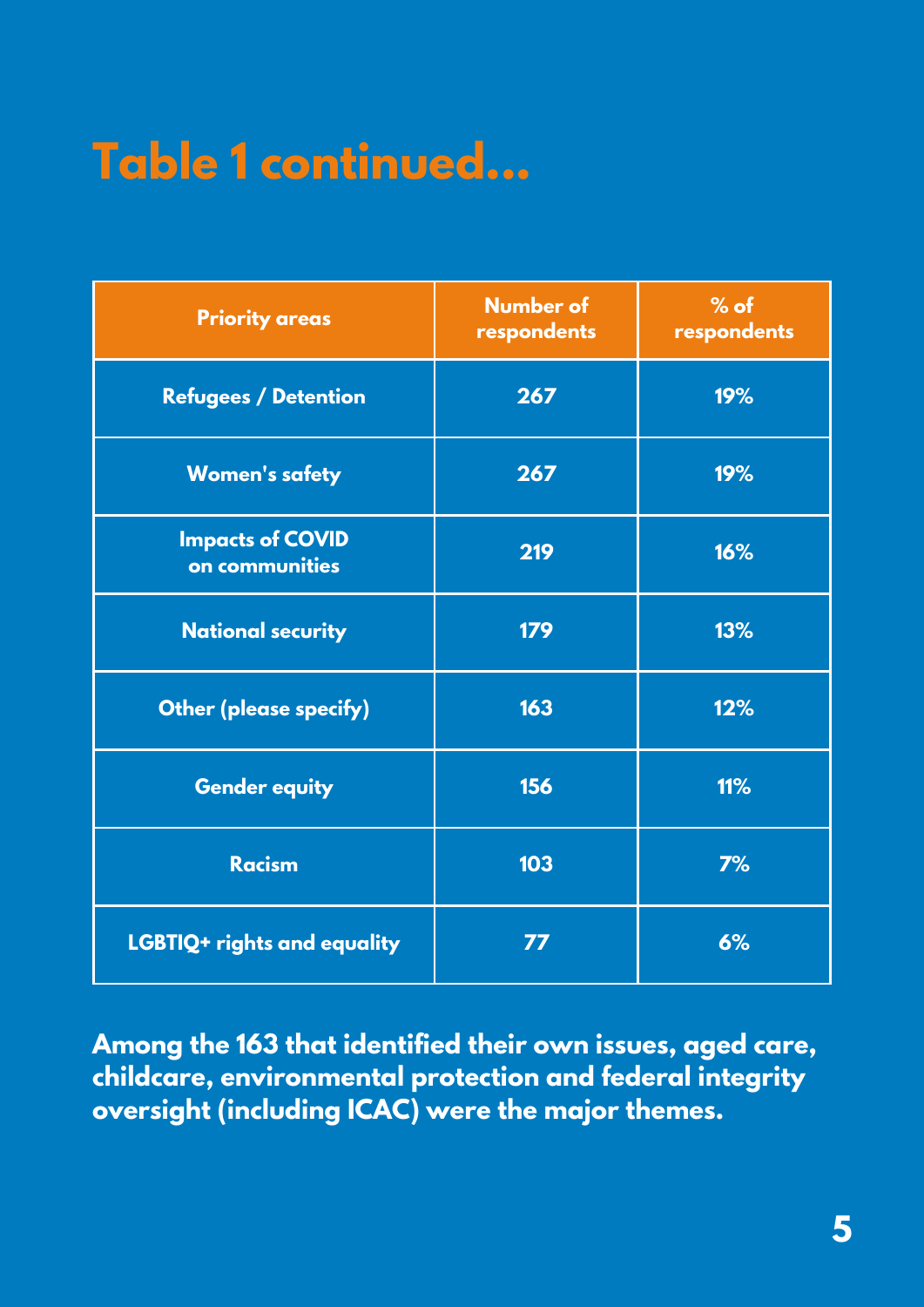## **The top 5**

**Climate change, housing and homelessness, cost of living, health services and infrastructure, and loneliness, social isolation and mental health were the top 5 priorities respectively for respondents, with the top 4 attracting 50 per cent or more of all respondents.**

**These 5 priorities were consistently identified across gender and age ranges, the exception being under 25s who identified family violence as a top 5 priority, displacing health services and infrastructure.**



**This priority was supported in the top 5 by almost all demographic cohorts with the strongest support from older and younger participants. Additionally, there was very strong support at 65 per cent and 69 per cent from respondents in the two least disadvantaged SEIFA deciles respectively, based on the 2016 postcode-based SEIFA Index of Relative Disadvantage.**

**Climate change was the highest priority for people in Liberal, National, ALP and Greens held seats.**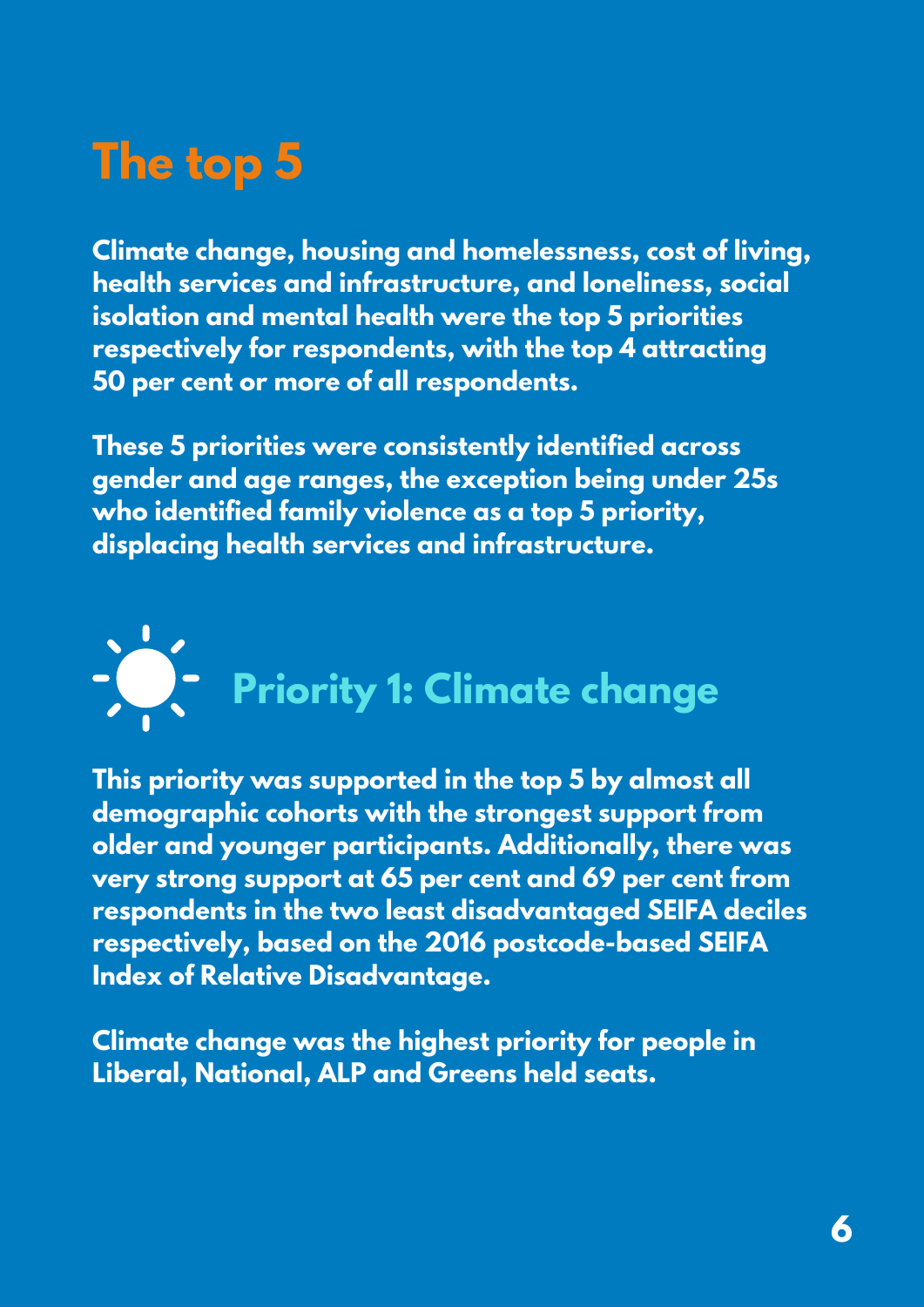## **Priority 2: Housing and Homelessness**

**This priority had its strongest support from Women, Aboriginal and Torres Strait Islander people, and unsurprisingly, from people in private rental or public housing with the highest level of support amongst public housing tenants.**



**People with lower incomes such as tertiary students, renters, people in public housing identified cost of living at a higher rate as did Aboriginal and Torres Strait Islander people and people for whom English was not the primary language spoken at home. Additionally, people in the age group where they were most likely to have dependent children, 18-44 years of age, identified cost of living as the primary concern with the rate tapering down with each successive age bracket.**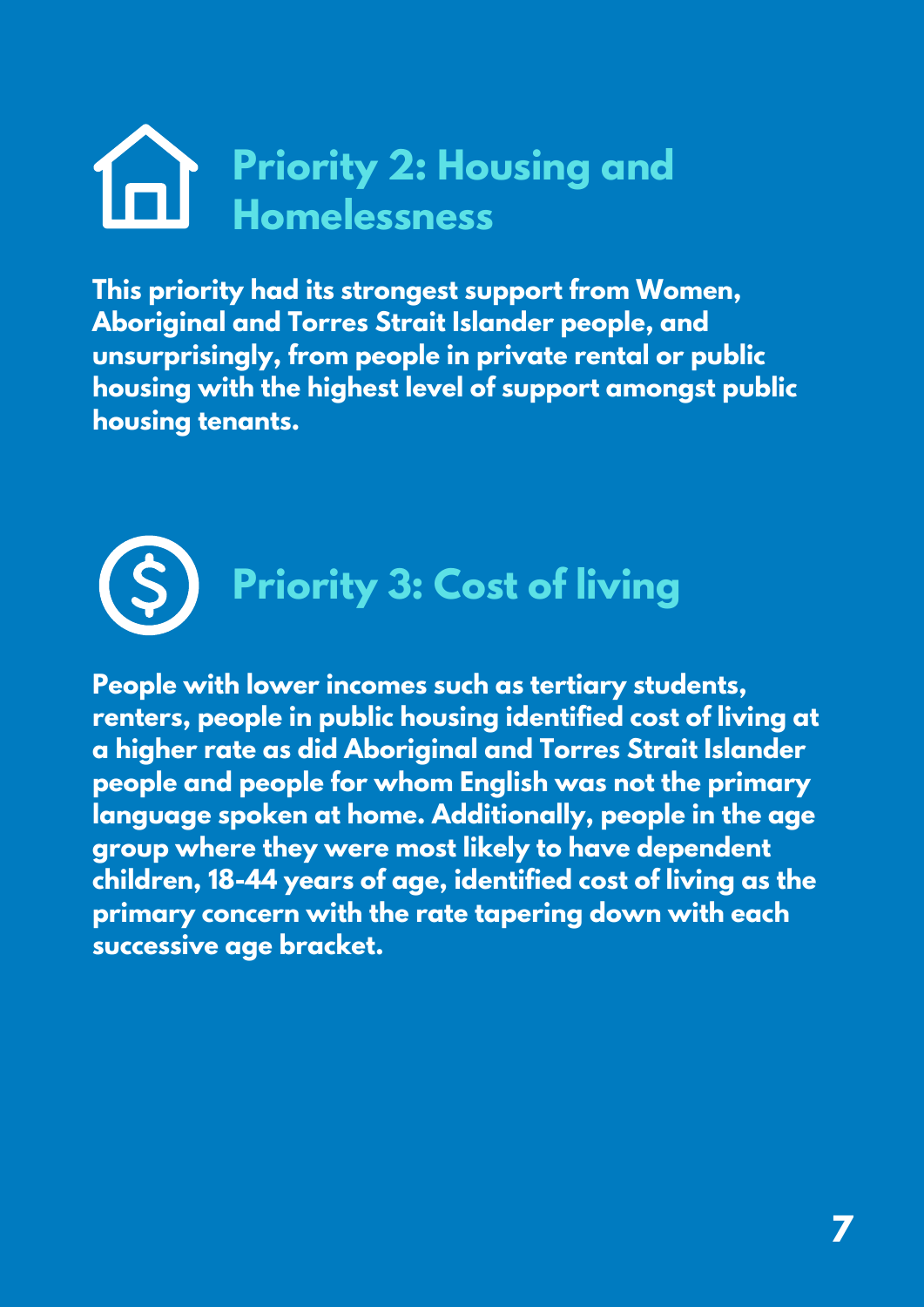

**Health services and infrastructure was identified as a priority at a higher rate for older Australians including retirees, and for people living in supported accommodation. Conversely, for younger people it was low priority.**

**Health services and infrastructure was the highest priority in independent held seats.**



**This priority was identified at higher rates by young people and people living in the two most disadvantaged postcode deciles based on postcode-based SEIFA Index of Relative Disadvantage.**

**Neighbourhood Houses have a documented history of successfully providing connection for isolated and lonely people through activities in a safe space, and there is substantive evidence that these types of programs are effective in reducing adverse health and other costly outcomes. Despite this, calls for the systematic funding of Neighbourhood House programs aimed at social engagement and connection as part of a preventative health strategy remain unanswered.**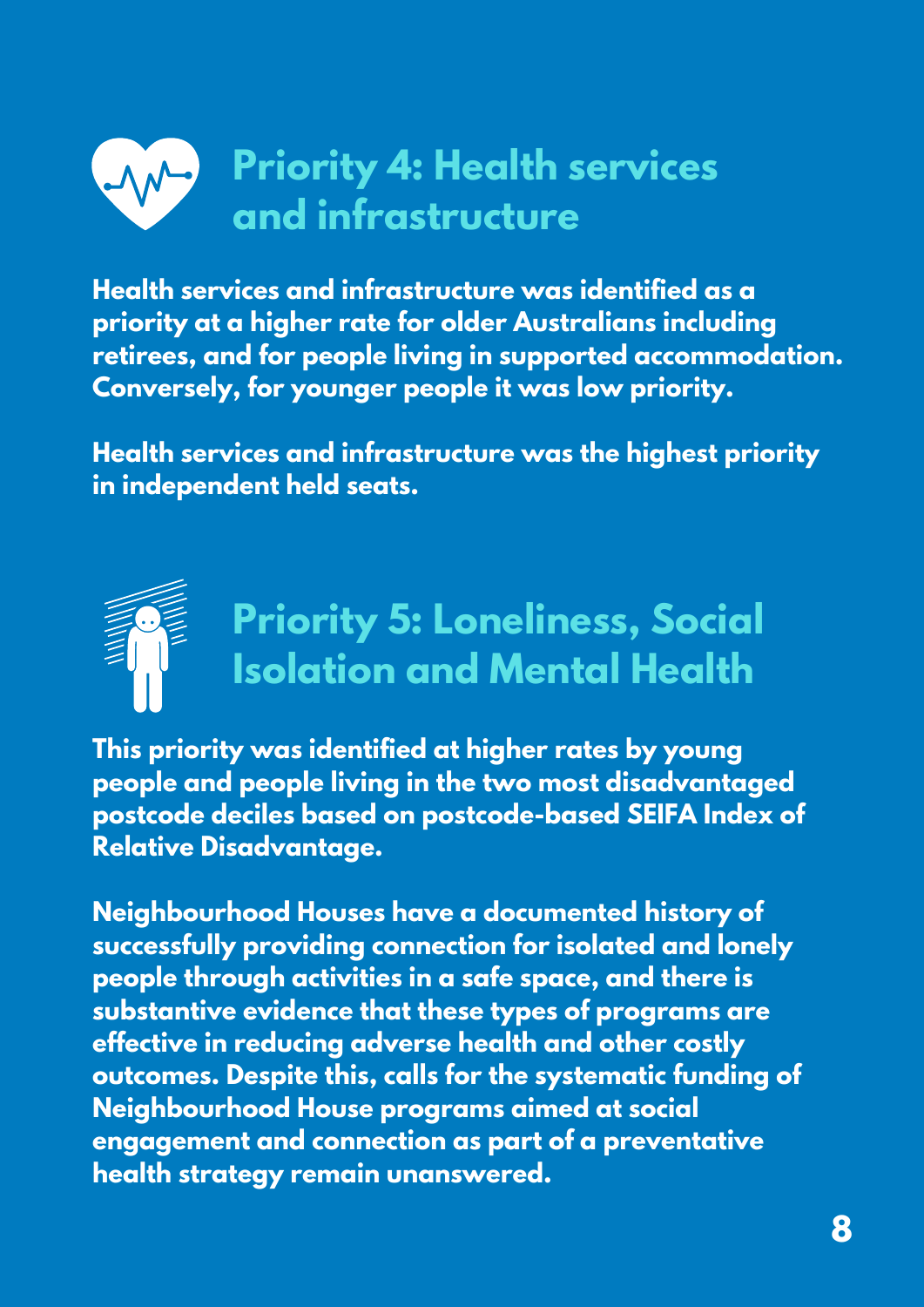### **Table 2: The top 5 by party affiliation of the current MP**

**The following table shows the per cent of respondents that identified top five priorities based on the political party or independent that holds the seat currently\*.**

|            | <b>Climate</b><br><b>Change</b> | Cost of<br>living | <b>Health</b><br>services and<br>infrastructure | <b>Housing and</b><br><b>Homelessness</b> | Loneliness,<br><b>Social Isolation</b><br>and Mental<br><b>Health</b> |
|------------|---------------------------------|-------------------|-------------------------------------------------|-------------------------------------------|-----------------------------------------------------------------------|
| <b>LIB</b> | 57%                             | 50%               | 54%                                             | 51%                                       | 45%                                                                   |
| <b>NAT</b> | 56%                             | 50%               | 51%                                             | 51%                                       | 44%                                                                   |
| <b>ALP</b> | 54%                             | 49%               | 50%                                             | 54%                                       | 45%                                                                   |
| <b>GRN</b> | 54%                             | 38%               | 38%                                             | 46%                                       | 31%                                                                   |
| <b>IND</b> | 60%                             | 58%               | 66%                                             | 43%                                       | 43%                                                                   |

**\*Based on the post redistribution projections from the ABC: [Pendulum](https://www.abc.net.au/news/elections/federal/2022/guide/pendulum) - ABC News**